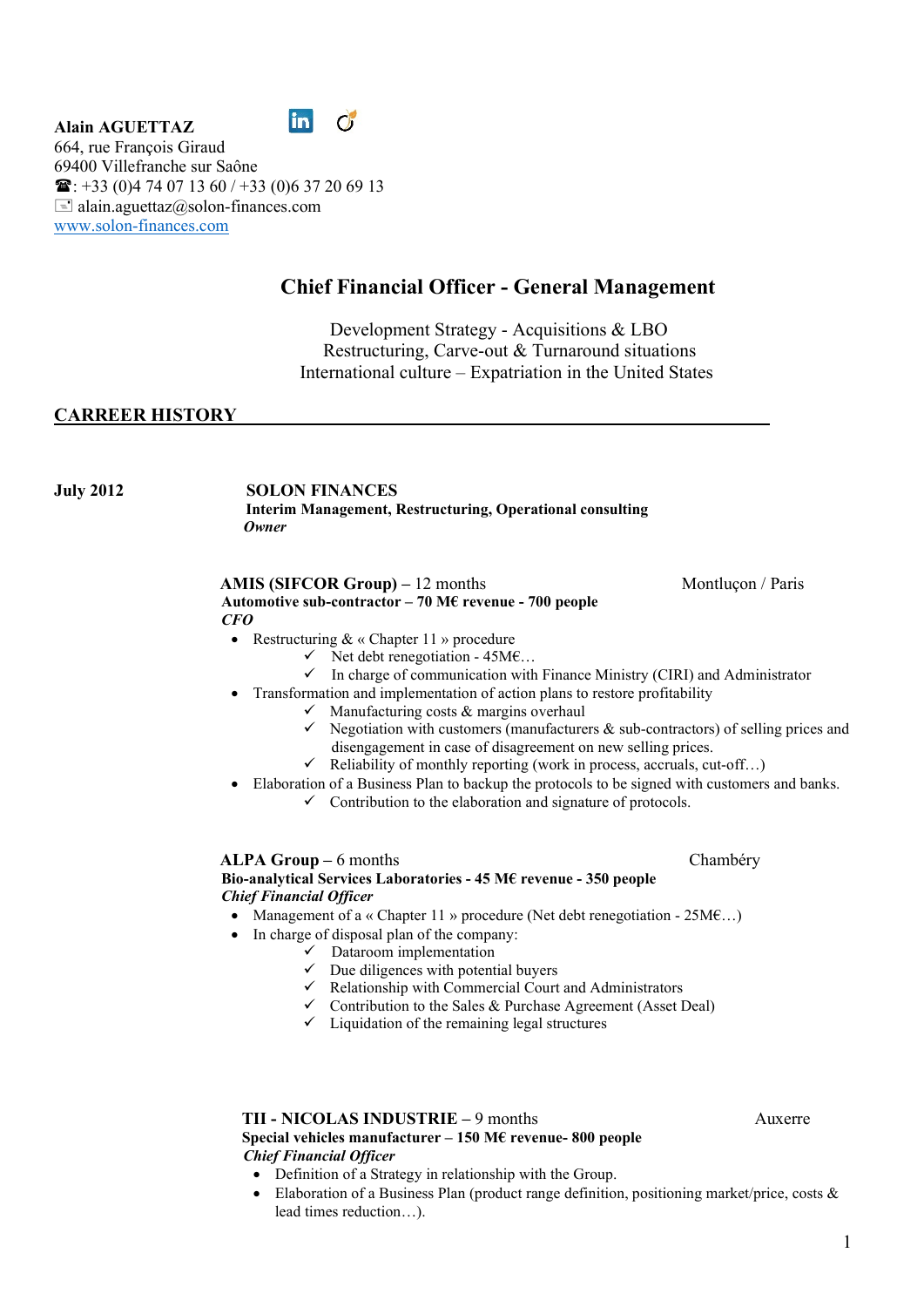- Negotiation & signature of a 40M $\epsilon$  contract in the armaments sector (financial conditions, WC financing, purchases phasing…).
- Restructuring of Finance department, including Controlling, IT, Legal, Sales Administration and Human Resources (reporting reliability, cash forecast, implementation of a factoring contract…).
- In a "Restructuring" environment, implementation of procedures and indicators to identify low margin offers, anticipate deviations in work in process (meetings with Engineering and Production departments, contracts amendments…).
- Creation of a Controlling department to measure profit on completion and termination losses.

# MORET INDUSTRIES – 20 months Saint-Quentin

Industrial pumps manufacturer, Engineering & Process – 350 M€ revenue - 2000 employees

- Group CFO Debt negotiations following a covenant breach (Financing 100M€, "mandat ad'hoc" procedure, bank pool made of ten banks (intensive care)).
- $\bullet$  Disposal of the Industrial Pumps division historical activity of the Group (Revenue: 150) M€, 1000 employees). Negotiation with buyer, SPA finalization with lawyers, transaction follow up (Asset & Liability Guarantee, Bank guarantee, Price Adjustment, TSA…).
- Restructuring of Financial department (implementation of SAP-BPC, optimization of bank guarantee lines, improvement of reporting reliability, Cash Forecast…).
- Company acquisition program in Germany and France (negotiations, Business Plan,  $SPA$ ...).

#### SOLVAY – Business Unit BENVIC – 10 months Dijon PVC compounds manufacturer – 150 M€ revenue -400 employees Group CFO

- Context: Acquisition by OPENGATE investment fund of a SOLVAY business unit.
- Carve-out management.
- "Financing setup" (Factoring) in order to be operational at transaction date.
- Set-up of Finance team in France, Spain and Italy in order to make the BU independent (centralized department in Solvay environment).
- IT Carve-out customization of SAP to meet with the requirements of an independent company (vs a strongly centralized environment within SOLVAY).
- Implementation of a financial reporting for OPENGATE (cash forecast, Net debt…)
- Coaching of the Management Team, mostly related to best practices in a small/medium size company vs centralized large international Groups.

### Operational Consulting

- Debt restructuring for an industrial company including rescheduling and access to "medium term loans" guaranteed by BPI France.
- Implementation of cash forecasts, relationship with banks and credit insurers.
- Sell-side advisor in M&A process (Business plan, Info memorandum….).

# Sept. 2007 **RBDH Group Community Accounts** Assams-Riottier

Apr. 2012 Industrial Engineering & Machining – 120 M€ revenue - 600 employees Chief Financial Officer

- Strategic planning for the Group.
- Management of the group's disposal processes (Business plan, Vendor due diligences, Management presentation…).
- Management of a "Chapter 11" procedure and Net Equity restructuring (16 M $\epsilon$  capital increase, debt negotiation).
- Restructuring of Finance department, including Controlling, IT, Legal and Human Resources.
- Implementation of a cash pooling (negotiation of credit lines and bank guarantees).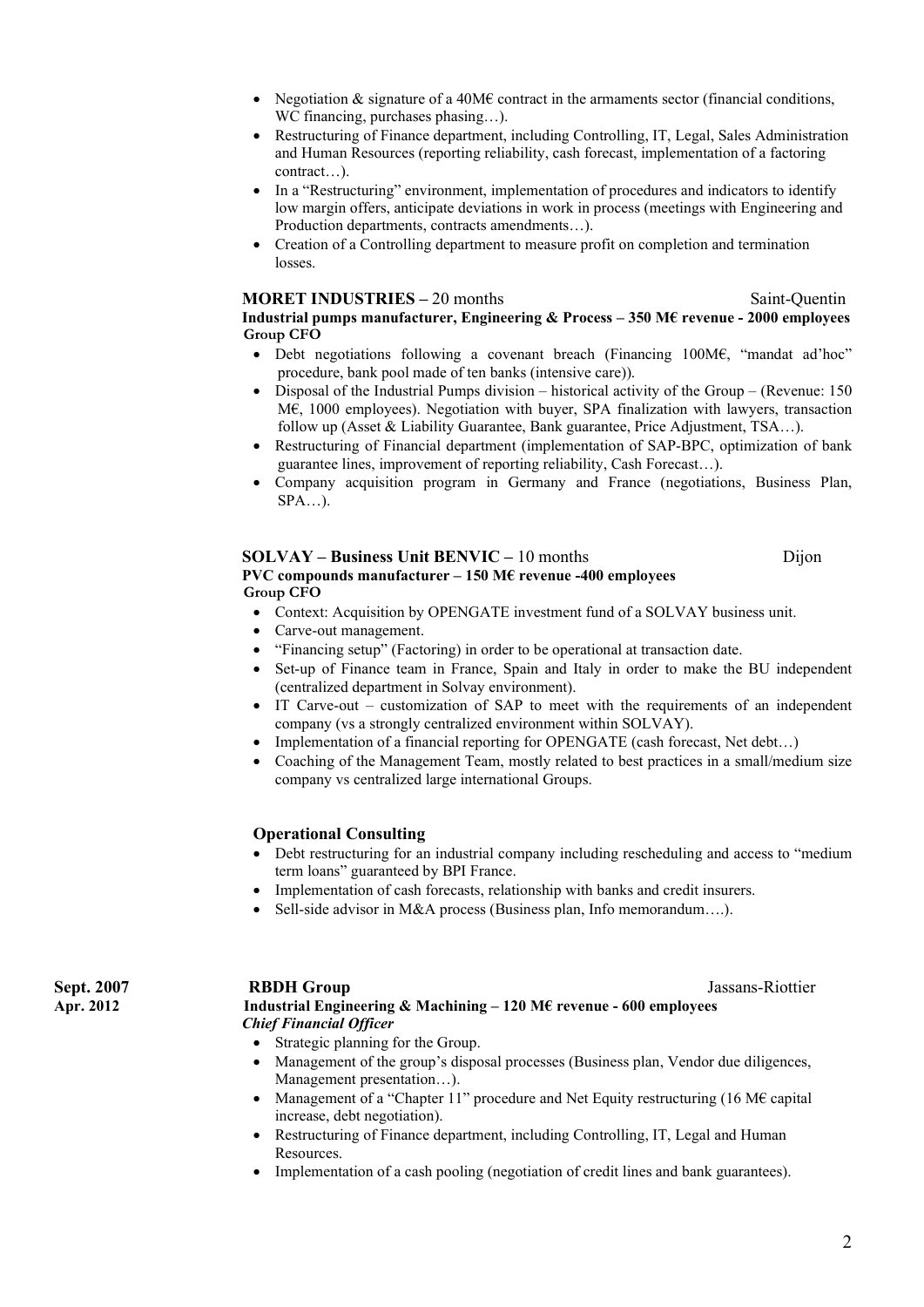# Mar. 2004 INTERIM MANAGEMENT:

# PHOTOWATT – 5 months Bourgoin – Jallieu

## Photovoltaic panels Manufacturing – 130 M€ revenue - 700 employees General Secretary

- Net Equity restructuring and negotiation with new investors.
- Restructuring of Finance department (IFRS standards reporting, Controlling, SOX standards procedures in relationship with Canadian Group…).
- Negotiation and securization of long term raw material procurement contracts.

- Elaboration of a Business Plan in a Restructuring process.
- Net Equity Financing (financial & industrial partnership search).

# General Manager Finance

- Definition of Strategic & Marketing orientations.
- Administrative & Financial departments restructuring.
- Management of cross-functions projects (supply chain, industrial controlling).

#### FRUEHAUF (Caravelle Group) – 8 months Auxerre Trailer Manufacturer – 100 M€– 400 people Chief Financial Officer

- In a recovery process, organizational audit and "reengineering".
- Financing optimization, cash forecast.
- Supervision of Human resources, IT  $&$  Legal departments.

| <b>May 1998</b> | <b>LEJABY</b> (Warnaco Group)                                                                                                                                                                                                                                                                                                                                                                                                                                                                                                                                                                                                                                                                      | Lyon |  |                  |                                                                           |       |
|-----------------|----------------------------------------------------------------------------------------------------------------------------------------------------------------------------------------------------------------------------------------------------------------------------------------------------------------------------------------------------------------------------------------------------------------------------------------------------------------------------------------------------------------------------------------------------------------------------------------------------------------------------------------------------------------------------------------------------|------|--|------------------|---------------------------------------------------------------------------|-------|
| Dec. 2003       | Textile Industry - 100 M $\epsilon$ - 1200 people                                                                                                                                                                                                                                                                                                                                                                                                                                                                                                                                                                                                                                                  |      |  |                  |                                                                           |       |
|                 | <b>Chief Financial Officer - Director of Operations &amp; Strategic Projects</b><br>• Cash forecast and implementation of a European "cash pooling".<br>Fiscal optimization of European structure (transfer prices with affiliates).<br>• Implementation of Information Systems.<br>Acquisition of a company in the lingerie industry.<br>Elaboration of a Business Plan in a MBO process (communication with investment<br>funds, financing).<br>• Implementation of a "Supply Chain" function within a cost reduction program (annual<br>savings $3M\epsilon$ ).<br>Elaboration and execution of a social plan to maintain competitiveness (delocalization rate<br>went from $40\%$ to $65\%$ ). |      |  |                  |                                                                           |       |
|                 |                                                                                                                                                                                                                                                                                                                                                                                                                                                                                                                                                                                                                                                                                                    |      |  | <b>Jan.</b> 1997 | <b>MESSER GRIESHEIM</b> (Hoechst Group)                                   | Paris |
|                 |                                                                                                                                                                                                                                                                                                                                                                                                                                                                                                                                                                                                                                                                                                    |      |  | Apr. 1998        | Industrial Gases - 60 M $\epsilon$ - 230 people                           |       |
|                 |                                                                                                                                                                                                                                                                                                                                                                                                                                                                                                                                                                                                                                                                                                    |      |  |                  | <b>Chief Financial Officer</b>                                            |       |
|                 |                                                                                                                                                                                                                                                                                                                                                                                                                                                                                                                                                                                                                                                                                                    |      |  |                  | • Implementation of SAP R3 (FI/CO) in connection with the Group.          |       |
|                 |                                                                                                                                                                                                                                                                                                                                                                                                                                                                                                                                                                                                                                                                                                    |      |  |                  | Creation of a Controlling structure and implementation of reporting tools |       |
|                 |                                                                                                                                                                                                                                                                                                                                                                                                                                                                                                                                                                                                                                                                                                    |      |  |                  | to measure CAPEX profitability (annual budget 7 M $\epsilon$ ).           |       |

 SETFORGE – 5 months Saint Etienne Industrial forging – 130 M $\epsilon$  - 700 people General Manager Finance BOSTIK TRL (Total group) – 12 months Privas Hot melt Adhesives & Resins – 40 M $\epsilon$  - 200 people

Jul. 2007